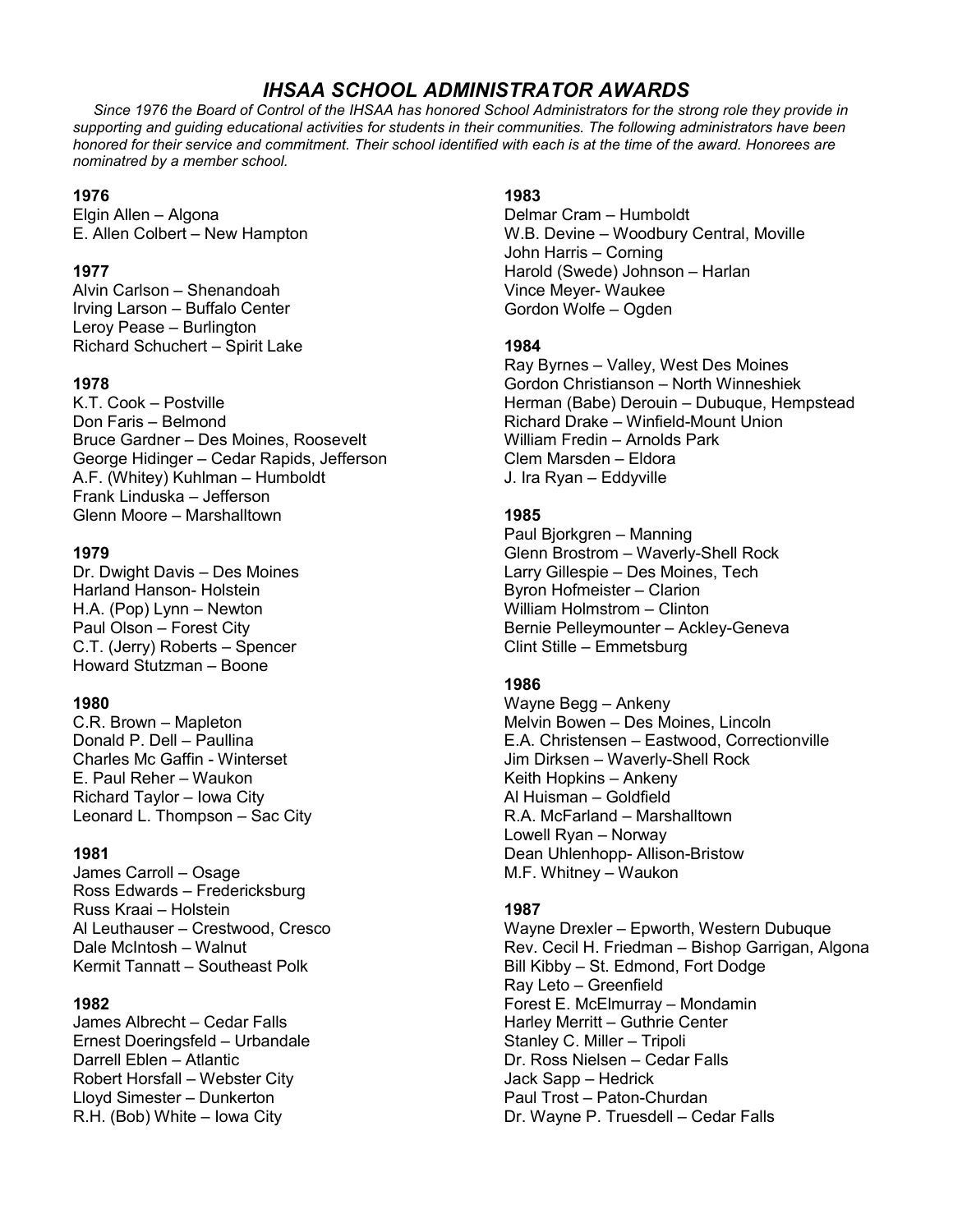#### **1988**

Dan Balk, Kuemper Catholic, Carroll William Diedrichsen – Tipton Dwaine Hoffman – Westwood, Sloan Lloyd Koob – Nashua Duwayne (Bob) Meneely – Remsen-Union Dale C. Mulford – Grundy Center Bob Norris – Southeast Polk Al Olson, Belmond R.P. (Dick) Paulsen, Audubon Murray Wier, Waterloo, East

#### **1989**

Bill Cook – Spencer Bob Evans – Mount Pleasant Charles Frizzell – Wayne, Corydon Nick Hulst – Rock Valley Ron Knudson – Denver Don Lenth – North Tama, Traer Hans Sorensen – Paullina

#### **1990**

Kenneth Bassett – Winterset John Bohy – Bellevue Duane Buttenob – Aurelia George Dobrovolny – Lawton L. Eugene Evans – Logan-Magnolia Don Gries – Charter Oak-Ute W.D. Murray – Wellsburg Merrit Parsons – Pleasant Valley Steve Story – West Union Howard Vernon – Iowa City

#### **1991**

Robert Buckner – Central Elkader Raymond Doherty – Sioux Valley, Linn Grove Ell Fredin – Gilmore City-Bradgate Stan Friesen – Ogden Alfred Greene – Alta Joe D. Reed – LeMars William Sandholm, Greenfield

### **1992**

Gaylord Anderson, Co. Bluffs, Thomas Jefferson Onalee Baker Oakes, West Central, Maynard Clifford Brees, Cedar Rapids William J. Cameron, Keokuk William E. Connell – North Central & Northwood-Kensett Charles Ferguson – Lake View-Auburn Grover Hedemann, Decorah Robert T. Jennings – Prairie, Cedar Rapids Ron Levin – Creston Paul A. Lewiston – Anamosa Donald R. Silvey – Armstrong-Ringsted Clyde Summers – Mount Ayr Alfred O. Swenson – Osage

#### **1993**

Harvey Bettenhausen – Emmetsburg Francis Boggess – Northwood-Kensett Jason Church – Hudson Don Gerlach – Armstrong-Ringsted Keith Hart – Manson Northwest Webster Dick Heimer – SCMT, Sheffield Dale Hendricks – Roland-Story Don Hoppel – Garner-Hayfield Jack McMullen – Northwood-Kensett Roy (Red) Messerole – LeMars Dick Pyner – Wayne, Corydon Les Teeling – Sumner Dick Textor – South Hamilton Rod Wilbeck – MOC-Floyd Valley John Youngblut – Oelwein

### **1994**

Gerald T. Bradley – Harris-Lake Park Donald Cleveland – Belmond-Klemme David F. Darnell – Mason City Jack F. Fisher – West Hancock Donald Miller – Sumner Francis Morrow – BCLUW, Conrad Stan Norenberg – ADM, Adel Francis D. Peterson – Decorah Gerald Quam – North Iowa, Buffalo Center James A. Rood – Pekin Donald Schwertley – Co. Bluffs, Thomas Jefferson John F. Smeltzer – Twin Rivers, Bode Dale Sorensen – Lake Mills Dave Stover – Charles City Jim Taylor – Schaller-Crestland Dr. David Teigland – Iowa Falls

# **1995**

Bert Adams – Des Moines, Hoover Ingvert Appel – Eldora-New Providence Wayne Bergstrom – Ballard Dale Black – Lawton-Bronson Harold Dole – Grundy Center Roger Friedrichsen – Charter Oak-Ute & East **Monona** Leo Humphrey – IKM, Manilla Richard Miles – Waterloo Joe Morgan – Pekin Jerry Peterson – Sheldon Dr. Gregory Reed – Cedar Rapids, Kennedy William Rettko – Davenport, West Kenneth Shaw – Nevada Ralph White – Burlington Harry Wood – Cardinal, Eldon

### **1996**

James Altwegg – Boyer Valley Jack Anderson – East Greene\ Paul Aykens – MOC-Floyd Valley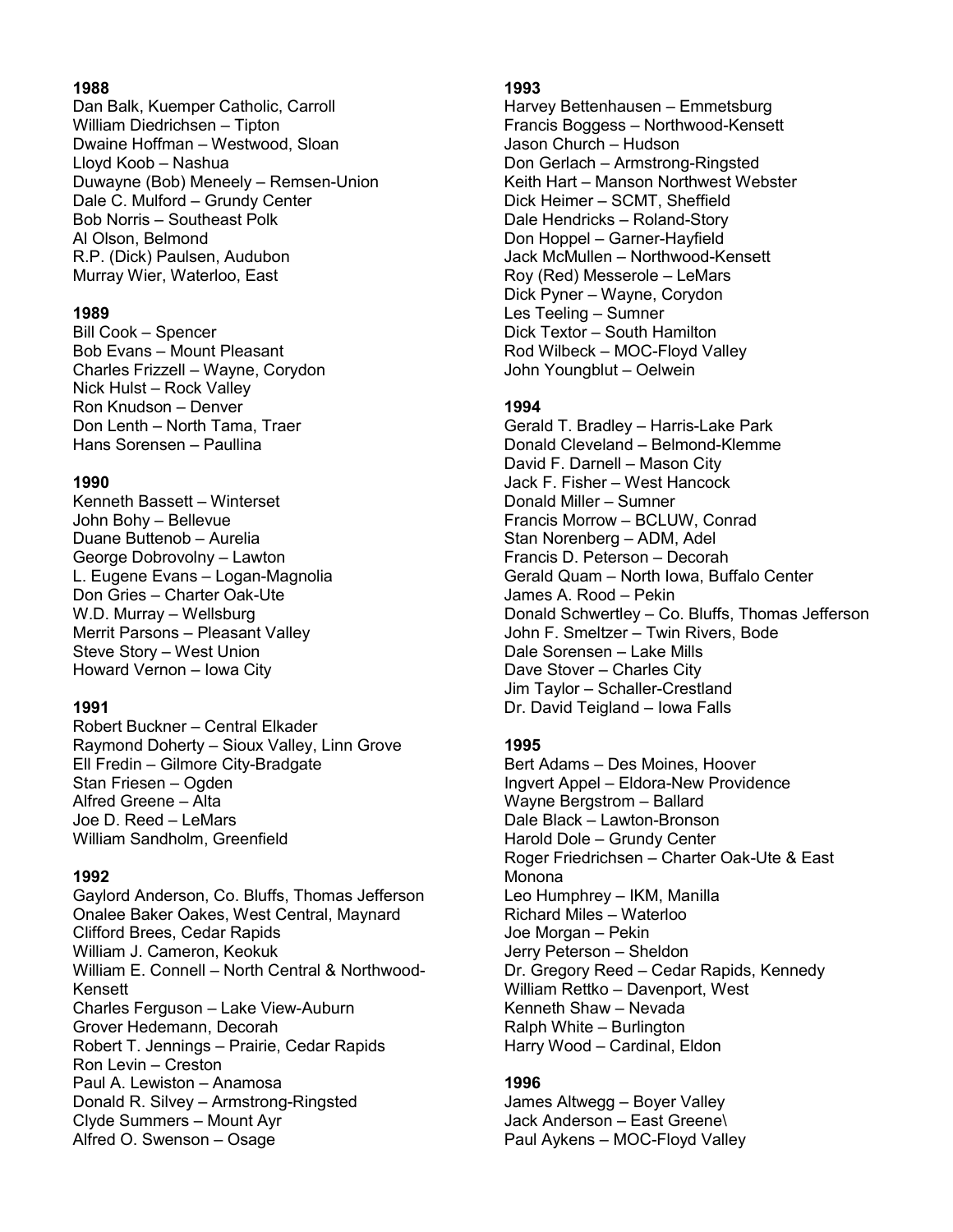Dr. Eugene Brady – Perry Richard Breitbach – Cedar Rapids, Regis Dr. Robert Brooks – Valley, West Des Moines Dr. Gary Currie – Carroll Darrell Determann – Clarion-Goldfield Paul Fuhrman – Cherokee, Washington Russell Hilker – Essex Ken Kolpin – South Tama County Charles Lorber – New London Lew Lundy – Montezuma Jerry Mc Mullen – Sac City Bill Mulder – Turkey Valley, Jackson Jct. Harold Overmann – Spirit Lake Adrian Ringold – Mount Vernon Eldon Rogstad – North Winneshiek, Decorah Harold Smith – Boone Elbert Sobotka – Colo-NESCO Paul Vander Wiel – Sioux City, North Dean Von Bergan, Woodbury Central, Moville Steve Waterman – Clarke, Osceola

#### **1997**

Marvin Anderson – Okoboji, Milford Robert Bahl – Kingsley-Pierson Gerald (Jerry) Brown – Murray Wayne Burke – Waukon Clifford Cameron – SCMT, Sheffield Jerry Conley – Des Moines, Roosevelt Virgil Goodrich – Aplington -Parkersburg Dr. Dale Grabinski – Valley, West Des Moines Don Grensing – Davenport, Central Roger Henningsen – Albert City-Truesdale James House – East Central, Miles Laverne Hueholt – WACO Community Norman Kolberg – Riceville Hubert Kopriva – Dike Dallas Kray – Roland-Story Larry Leinbaugh – Odebolt-Arthur Robert Mc Curdy – Russell Homer Mileham – CAL, Alexander Ted Minnick – Pleasant Valley Paul Ostrander – Pella Dale Weeks – Seymour

#### **1998**

Dean Bastow – Prairie Valley, Gowrie Randall Betz – Lynnville-Sully Dr. Ralph Farrar – Ames Charles Freese – Calamus-Wheatland John Hayes – Dowling Catholic, WDM William Jacobson – Marion Bill Jantsch – Dubuque Leland Jesse – Union, LaPorte City Vernard Keerbs – Corning Everett Knudtson – Calamus-Wheatland Lyle Kooiker – Iowa Valley, Marengo Ron Mueller – Alta

Chuck Nolting – Bettendorf Dick Null – Central Lyon, Rock Rapids David Scala – Keokuk Stan Slessor – Waverly-Shell Rock Fred Smith – Ankeny Darwin Winke – Central Elkader Dick Wold – Maquoketa

#### **1999**

Dr. Mike Book – Waverly-Shell Rock Darrell Brand – Montezuma Duane Brand – Lynnville-Sully Dick Clark – Fort Dodge Dr. John Finnessy – Bettendorf Don Gunderson – Dike-New Hartford Lou Haack – Treynor Cliff Hamman – Bellevue Dr. Robert Huntington – Clear Lake Gerald Kintzi – Belmond LeRoy Kopriva – Decorah Howard Lubach – Sioux Center Larry Meister – Solon Donald Moody – Dubuque, Hempstead Roger Nielsen – Denison LeRoy Powell – Carlisle Warren Proctor – Crestwood, Cresco Dave Sextro – Albia

#### **2000**

Craig Anderson – Boyden-Hull Dr. Jerry Arganbright – Iowa City, West Dr. Dale Barber – Pleasant Valley Orville Dunkin – Pella Ray Gaul – Ogden Arvid Goettsche – Davis County, Bloomfield Joe Graff – Spencer Dave Haggard – Fort Dodge Richard Harris – Oakland Lester Hueser – Hubbard Dale Johnson – Glidden-Ralston Al Limberg – Estherville Ralph Messerli – Fairfield Gene Pierotti – Dubuque, Wahlert Dave Posegate – Ames Bill Quick – Newton Dr. Joan Roberts – Des Moines, North Dr. Marion Romitti – Madrid Marvin Ryan – Olin Dr. Richard Sundblad – Johnston Dr. Tom Sunderbruch – Assumption, Davenport Dr. Steve Williams – Marshalltown

#### **2001**

Phil Burmeister – Mount Ayr Bill Cain – North Polk, Alleman Elliott Christian – Decorah Roger Clausen – Missouri Valley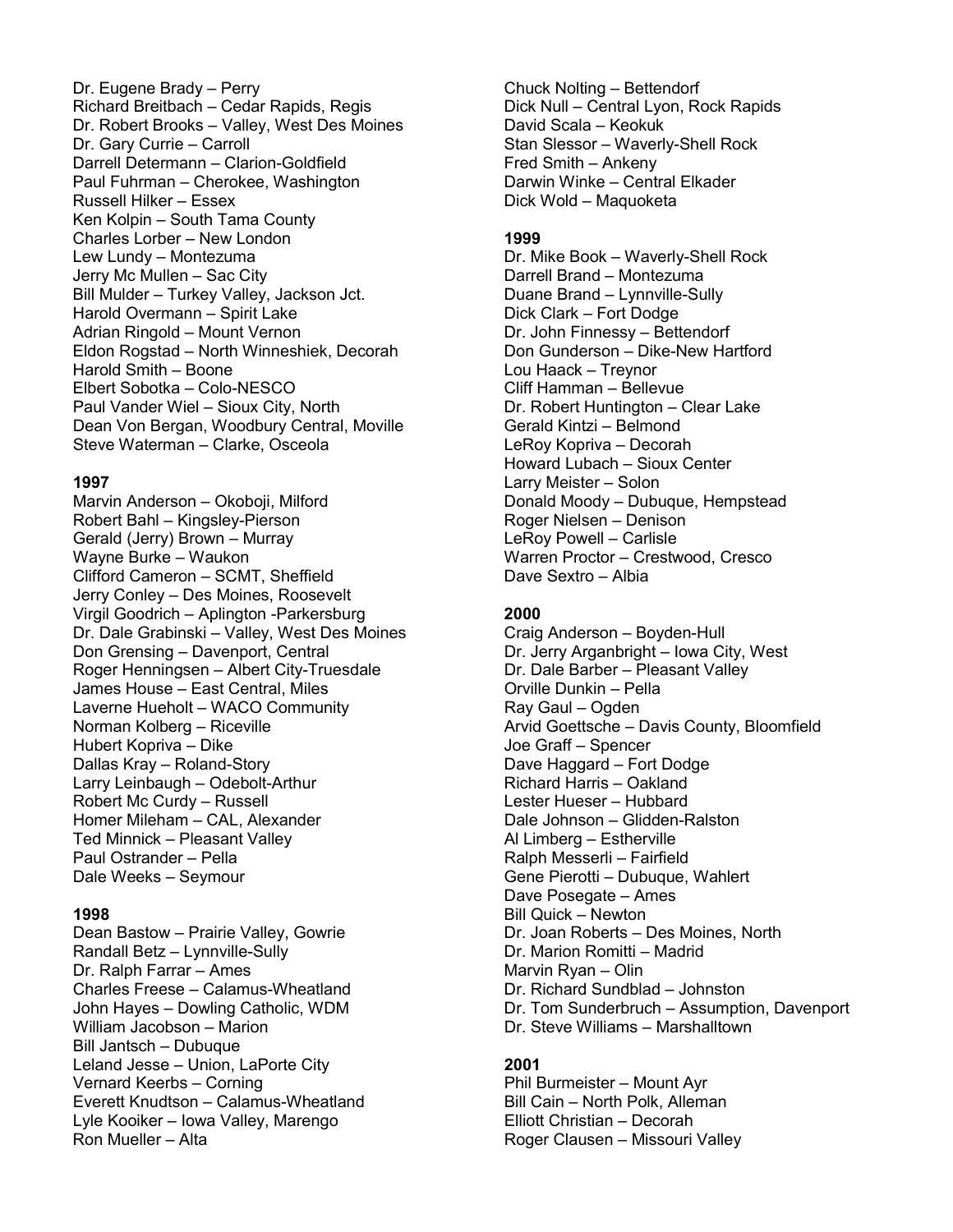Al Dorenkamp – Carroll Tom Drake – Des Moines Larry Fudge – Twin Cedars, Bussey Greg Guinn – West Liberty Dave Hannemann – Center Point-Urbana Les Harman – Spencer Dr. Gary Holst – Turkey Valley, Jackson Jct. Dr. Joyce Hintzen Judas – Mason City William A. Lynch – HLV, Victor Don Miller – Wahlert, Dubuque Gary Mohl – Midland, Wyoming Jay Pedersen – Vinton-Shellsburg Wes Pohorsky – Keokuk Dale Proctor – Carroll Gary Schichtl – Ventura Larry Shiley – Fort Madison Dr. Daniel Smith – Cedar Falls Warren Winterhof – Walnut

#### **2002**

Ray Anderson – Sheldon Clem Bodensteiner – Grinnell Merle Boerner – Newell-Fonda Glenn Brewer – Logan-Magnolia Gary Cowell – Creston Dean H. Dreyer – Cedar Falls Edward O. Hauth – West Branch Bruce Hoffmeier – Newton Larry D. Howe – Clinton Bruce Johnson – Sioux City, North Harold J. Knutsen – Epworth, Western Dubuque Dr. Bill R. Kruse – Storm Lake Bill Lyle – Sioux City Ted Lyons – Southeast Webster/Pomeroy-Palmer Dr. Ben Norman – Ankeny Dr. Roger Ohde – Bondurant-Farrar\ Curt Olson – Creston Darold Sea – Sioux City Lenny J. Weih – Clinton Dr. Harold Westra – Oskaloosa

#### **2003**

Dan Bolte – Camanche Fr. Craig Collison – Kuemper Catholic, Carroll Brian Coppess – Urbandale Jim DeJong – Sheldon Mike Dick – Prairie Valley, Gowrie Dr. Randy A. Flack – Knoxville Jim Gebhart – Saydel Donald L. Grove – Central, Elkader James E. Hotz – Fredericksburg Marvin Judkins – Centerville John R. Kelley – Fairfield Tom Lowe – Mount Pleasant Charles H. Missman – Sheldon John F. Monroe – Indianola Tom C. Murr – Osceola

Henry Schulze – Rock Valley Ken Winkler – West Marshall Rich Vanderloo – Sioux City, East Dennis Osmundson – South Winneshiek James C. Taylor – Cedar Rapids, Jefferson

#### **2004**

Dick Bird – Calumet Dr. Lew Finch – Cedar Rapids Gary Funkhouser – Treynor Bob Garms – Central, Elkader Burton K. Mitchell – Lake Mills Martin Pennock – Mason City Dr. Ralph Plagman – Cedar Rapids, Washington Roger A. Pohlman – Roland-Story Gary Puttmann – Lawton-Bronson Dr. Gary Ratigan – Ankeny Marv Reiland – Iowa City, West W. Ray Richardson – Ames Phil Rink – Griswold Dr. Joe Scalzo – Ottumwa Dr. Veronica Stalker – Waukee Dr. Robert Vittengl – Elkader

#### **2005**

Tom Beacom – Prairie Valley, Gowrie Robert Bowen – West Burlington Larry Brown, Iowa City, City High Kevin Crawford – Knoxville Joseph M. Crozier – Ottumwa Warren Davidson – Allison-Bristow Bob Eisenbraun - Denison Tom Elmore – Burlington Tom Fish – Norwalk Kent Klinkefus – Harlan Carl B. Kueter – East Central, Miles Bob Longmuir – New Hampton Dr. Randall J. McCaulley – Perry Jim Timmerman – West Hancock Frederick G., Whipple – Mediapolis Thomas L. Williams – Muscatine Dennis Wright – Boyden-Hull

### **2006**

Phillip Casey – Newell-Fonda Allan Hjelle – Elk Horn-Kimballton Doug Kennedy – Mason City Marlin Lode – Cherokee Karlos McClure – Turkey Valley Scott Osborn – Ankeny Rick Pogemiller – Bellevue Curt Thomas – Dunkerton Larry Traughber – Okoboji, Milford

### **2007**

Glenn Anderson – Adair-Casey Gary Biles – Springville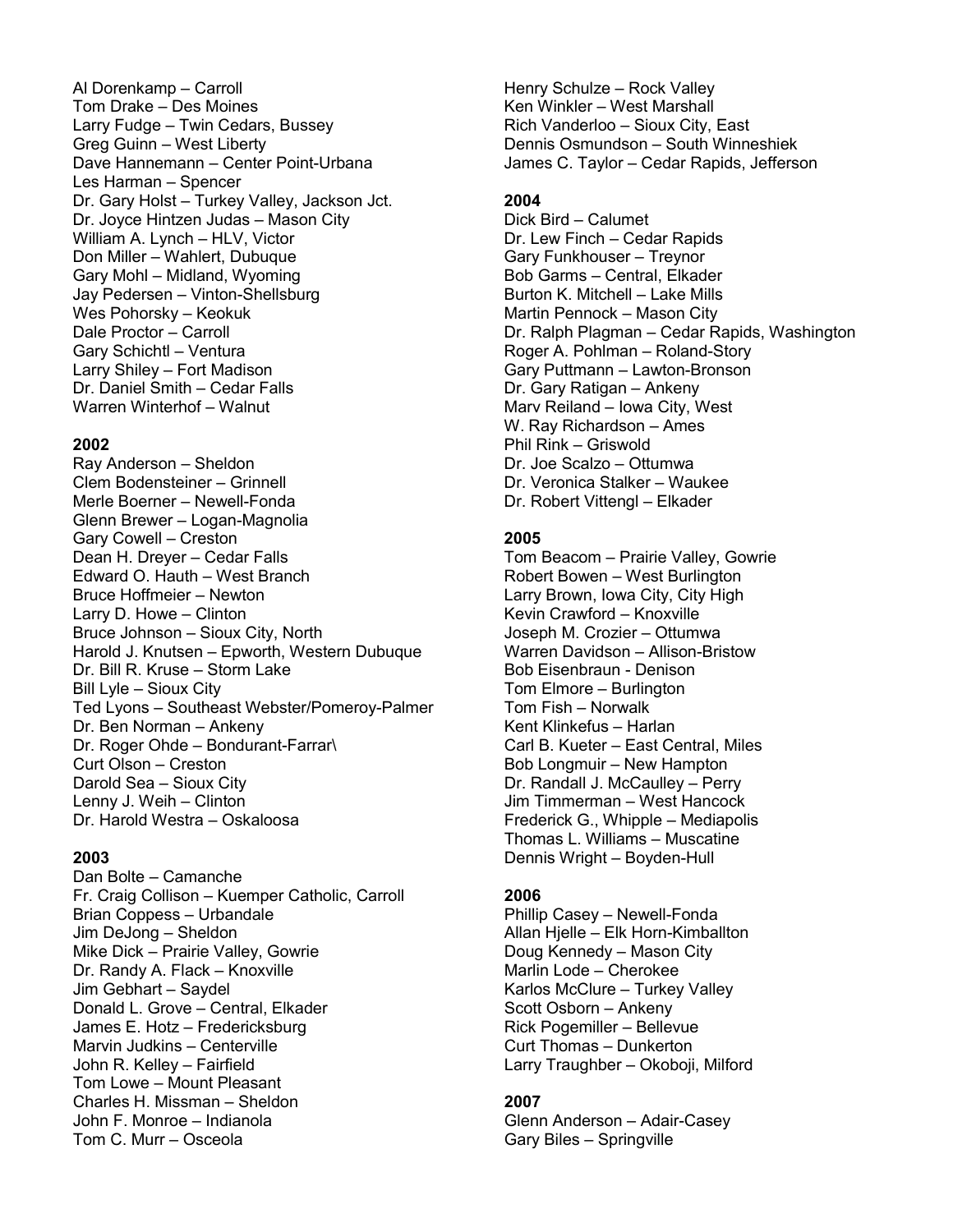Bob Broomfield – Harlan Richard H. Christie – Council Bluffs Gary A. Fjelland – North Polk Ed Gambs -Logan-Magnolia Tom Lee – Des Moines Dr. Dan Rowe – Central, DeWitt Lloyd Sodawasser – North Linn, Coggon Steve Staker – Fredericksburg Randy Wiese – Kingsley-Pierson

#### **2008**

Bob Cardoni – New London Denny Goettel – Cedar Rapids Hans Goettsch – Marion Steve Gray – South Hamilton Jerry Hilton – Starmont Bruce Johnson – Benton Community James Quarnstrom – Gilbert Jim Simmelink – West Monona, Onawa Mark Stewart – Cedar Rapids, Kennedy Dr. Richard Wede – South Winneshiek, Calmar

#### **2009**

Dale Barnhill – Norwalk Randy Botts – Fremont-Mills Dr. Timothy A. Dose – North Scott., Eldridge John A. Roederer – Mount Pleasant Neil Seales – Baxter Jim Sleister – West Burlington Dick Weitz – Dubuque Warren Woepking – Columbus, Columbus Jct.

#### **2010**

Skip Anderson – Bondurant-Farrar Ed Berry – MFL Mar MAC Mike Collins – Norwalk Tom Corrick – Bennett Leon W. Dieckmann – Calamus-Wheatland Glenn O. Mason – Murray, Tabor, Lowden Bill Neal – Williamsburg John M. (Jack) Pierick – Manson Bernie Stephenson – Fort Madison Emmett B. Tyler – Saint Ansgar

#### **2011**

Ken Blackman – Red Oak Gordon Fliehe – Logan-Magnolia Roger Fread – North Mahaska Roger L. Herring – Atlantic Bruce Hukee – Johnston\ Dr. Tom Narak – West Des Moines Erv Rowlands – St. Mary's, Storm Lake Bob Sweeney – Atlantic Gary Feuerbach – Bellevue Gary Telford – Ankeny Floyd G. Winter – Cedar Falls

### **2012**

Bob Berggren – East Marshall Thomas Gatto – Maquoketa Valley, Delhi John Kooiman – Unity Christian, Orange City Darrell Sneiderman – Sheldon Bill Van Horn – Pella Mark Wittmer – Pella Jim Zajicek – Crestwood

#### **2013**

Doug Jackson – North Cedar, Stanwood Jim Jarchow – Wahlert, Dubuque John Kinley – Gilbert Roger Ritchie – Bedford Harley Schieffer – Clarinda Richard Turner – Centerville James Wood – Bridgewater-Fontanelle

#### **2014**

Michael S. Anthony – Carlisle Mark A. Brooks – Bettendorf David Kapfer – Boone Kirk Park – Midland, Wyoming Earl Trachsel -South Central Calhoun Steve VanderPol – Grundy Center Jerry Ver Meer – Pella Christian

#### **2015**

Rick Anderson – Storm Lake Gary Christensen – Winterset Bob Jensen – Mount Pleasant Mike Jorgensen – Washington Cletus Miller – South Tama County Katie Mulholland – Lin-Mar, Marion

### **2016**

Mark Gabriel – South Tama County Gary Koenen – Cedar Falls Tim Koerselman – Pleasantville Gary Lueders – Clinton

### **2017**

Guy Clark – Central Decatur, Leon Ben Fridley – Hampton-Dumont Tom Kinseth – Ankeny Centennial Tom Parker – Pleasant Valley Merle Olberding – Ballard Greg Stewart – Algona

#### **2018**

Steve Pelzer – CSAM, Anita Bill Peters – Newton Lyle Schwartz – West Monona & West Harrison Mike Sherwood – Webster City Doug Stilwell – Urbandale